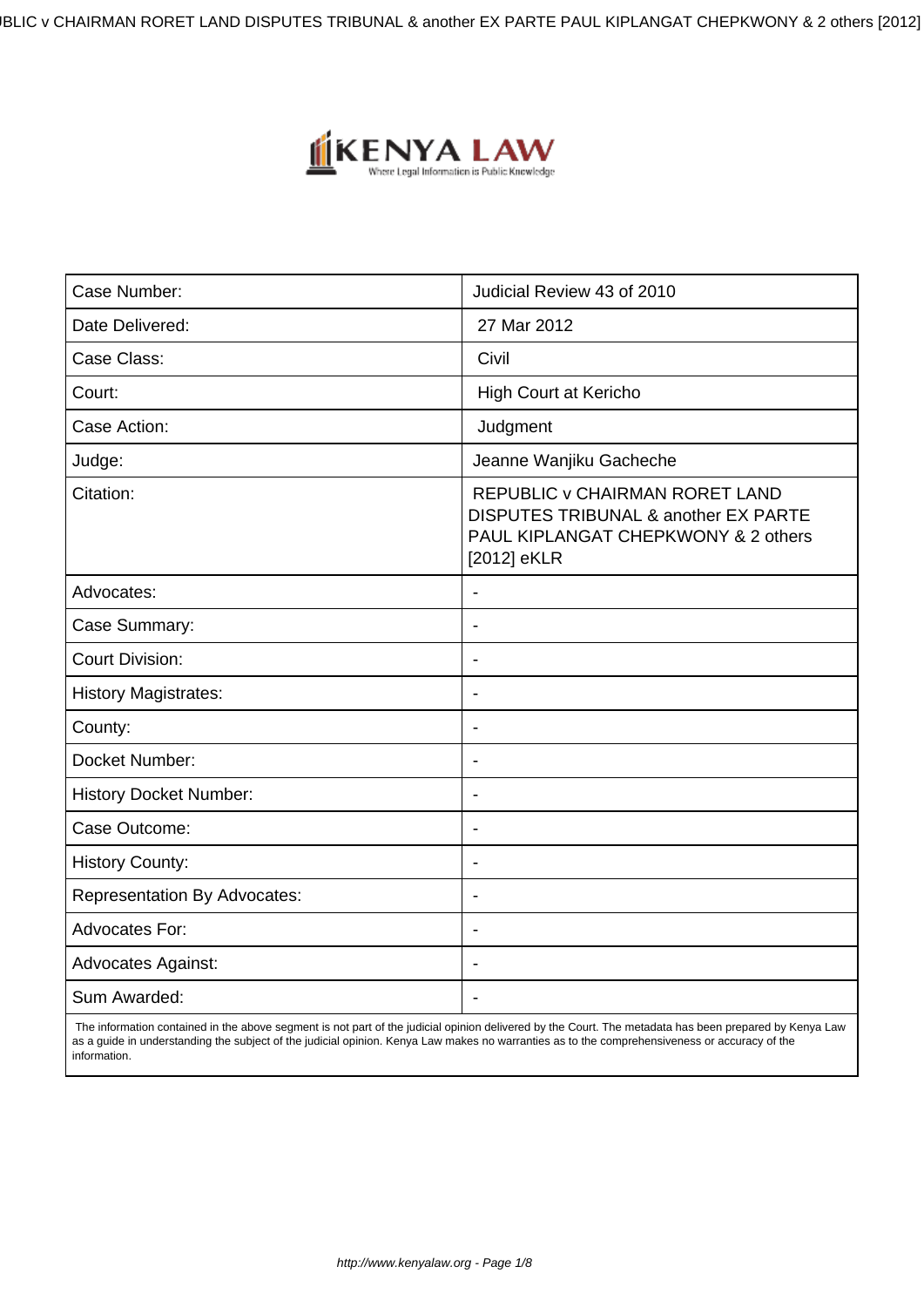#### **REPUBLIC OF KENYA**

### **IN THE HIGH COURT OF KENYA**

## **AT KERICHO**

### **JUDICIAL REVIEW APPLICATION NO. 43 OF 2011**

#### **IN THE MATTER OF: AN APPLICATION OF JUDICIAL REVIEW FOR ORDERS OF CERTIORARI**

**AND**

## **IN THE MATTER OF: THE LAND DISPUTES TRIBUNAL ACT (NO. 18 OF 1990)**

**AND**

 **IN THE MATTER OF: THE CIVIL PROCEDURE ACT AND RULES**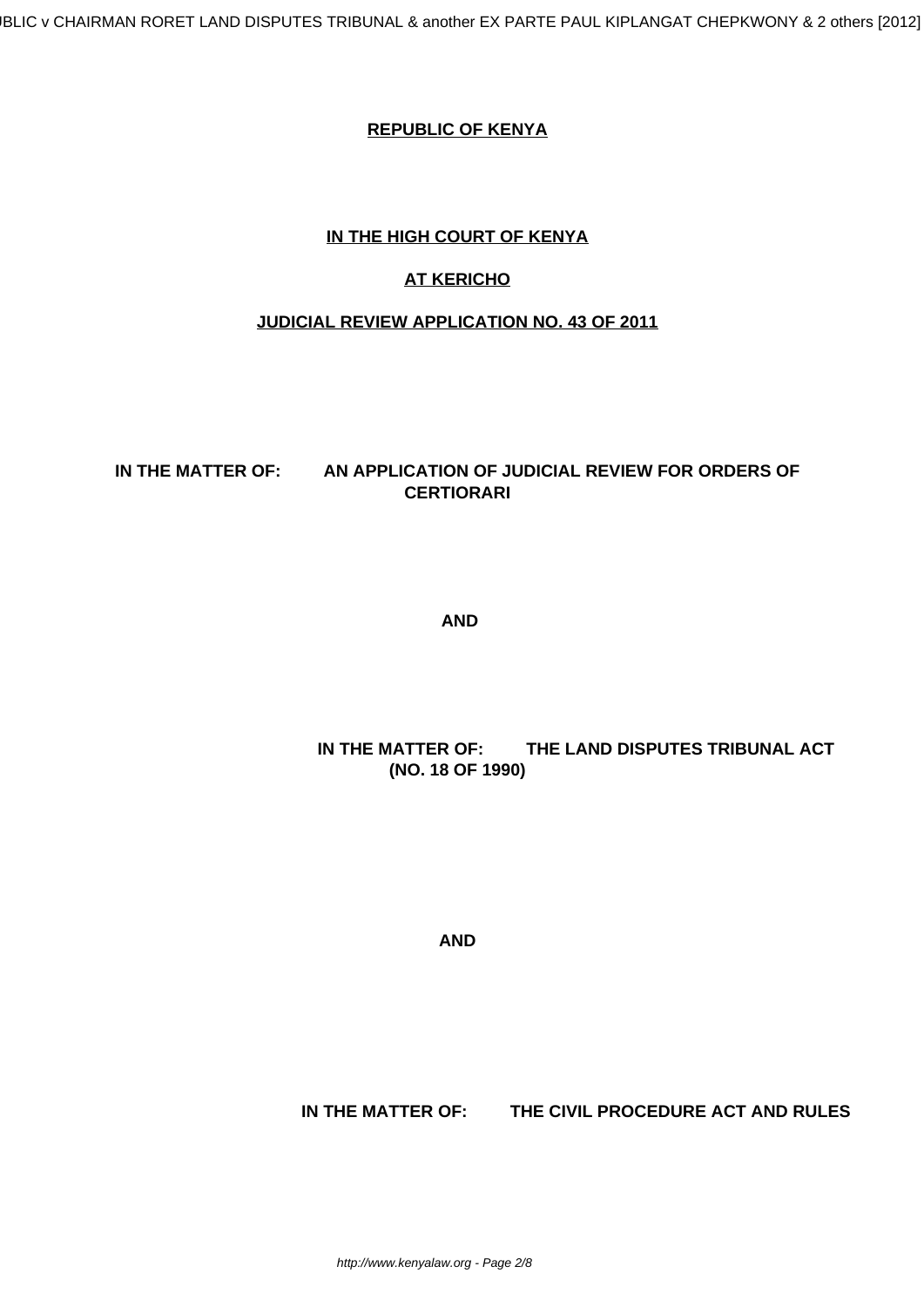BLIC v CHAIRMAN RORET LAND DISPUTES TRIBUNAL & another EX PARTE PAUL KIPLANGAT CHEPKWONY & 2 others [2012]

**AND**

 **IN THE MATTER OF: THE LAND KNOWN AS KERICHO/KABARTEGAN/211**

**AND**

 **IN THE MATTER OF: THE RORET LAND DISPUTES TRIBUNAL**

**AND**

## **IN THE MATTER OF: THE KERICHO CHIEF MAGISTRATE'S COURT MISC. APPLICATION NO. 47 OF 2011**

**AND**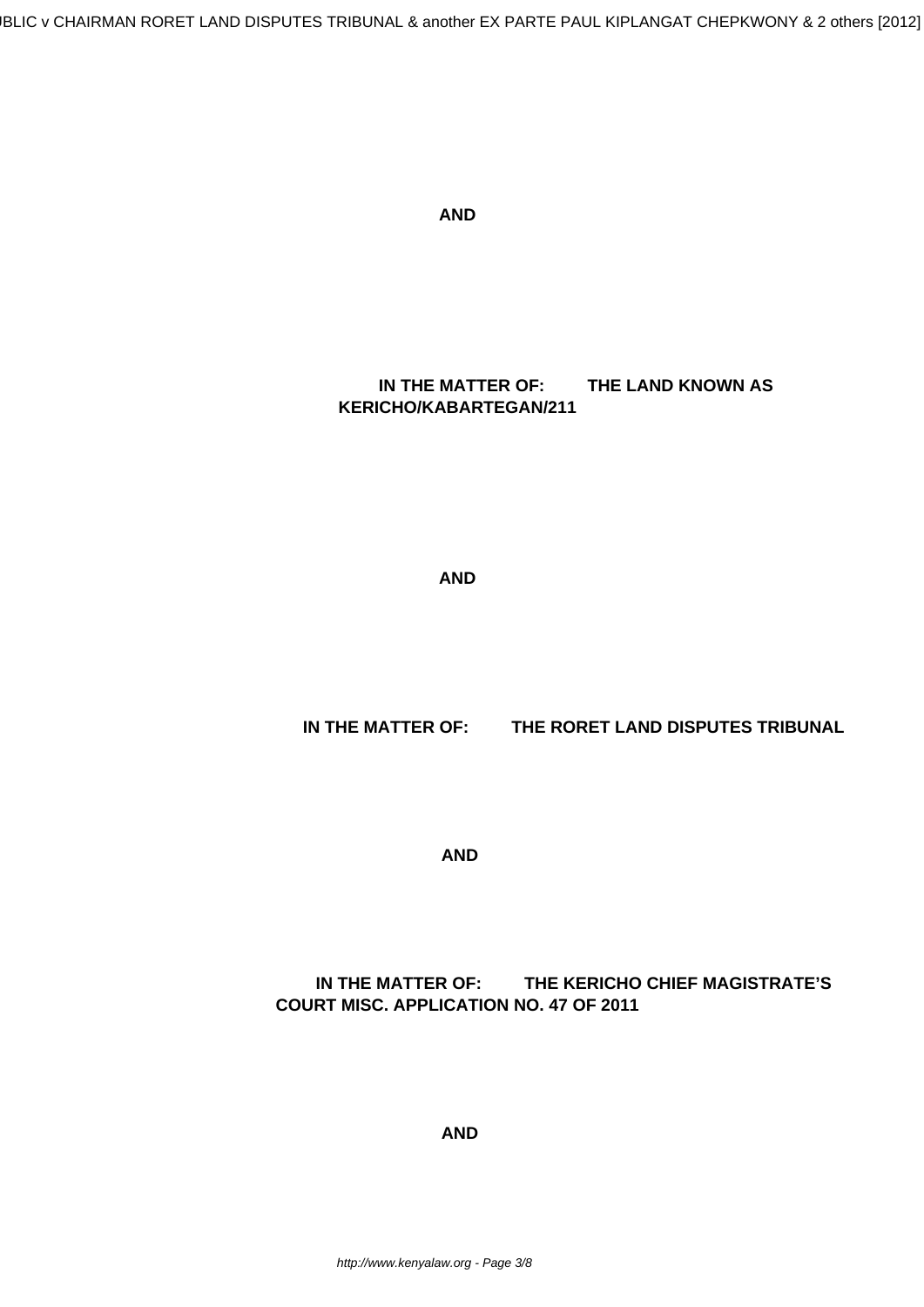BLIC v CHAIRMAN RORET LAND DISPUTES TRIBUNAL & another EX PARTE PAUL KIPLANGAT CHEPKWONY & 2 others [2012]

## **IN THE MATTER OF: THE LAW REFORM ACT CAP 26 OF THE LAWS OF KENYA**

#### **BETWEEN**

**REPUBLIC ……........................................….……………………………………………………….............APPLICANT**

#### **AND**

# **THE CHAIRMAN RORET LAND DISPUTES TRIBUNAL...……..........................................………1ST RESPONDENT**

**THE CHIEF MAGISTRATE'S COURT KERICHO……………….......................................……....2ND RESPONDENT**

**JOHN CHEPKWONY …………………………........................................….…………….......…...INTERESTED PARTY**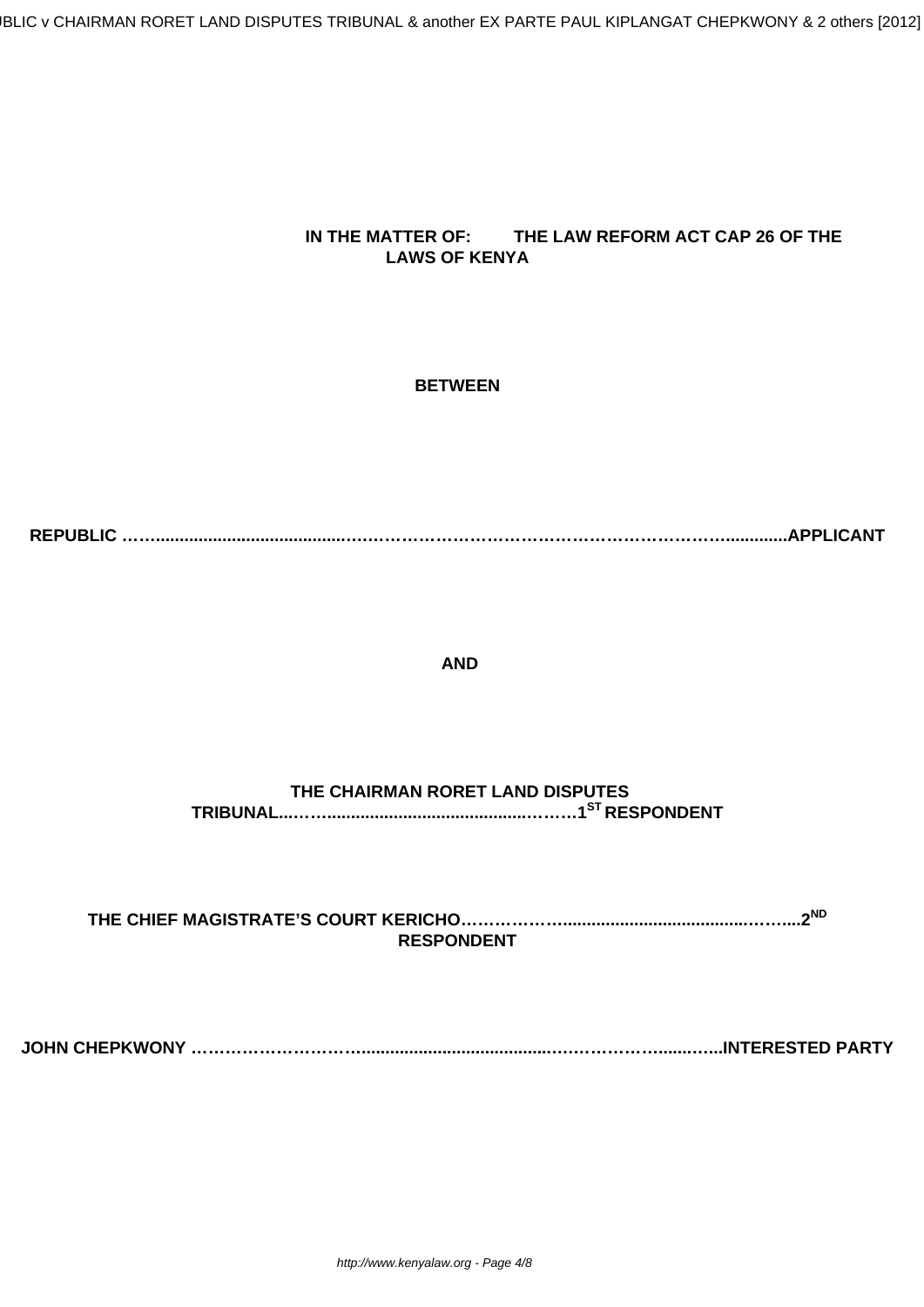#### **EX PARTE:**

#### **PAUL KIPLANGAT CHEPKWONY**

 **JONAH K. CHEPKWONY**

 **OBOT TECKLA CHERENDET**

#### **JUDGMENT**

According to **Paul Kiplangat Chepkwony** who is one of the ex parte applicants in this cause, he is one of the sons of the late **KIPKEMOI CHEPKWONY METO** who was the registered proprietor of the properties known as **KERICHO/KABARTEGAN/211** and **KERICHO/KABARTEGAN/ 349**, which I shall now refer to as the suit properties;that **JOHN CHEPKWONY** ('the interested party) filed a claim in the Roret Land Disputes Tribunal ('the Tribunal'), which tribunal on 24/3/2011, delivered its verdict, which was read and adopted as a judgment of the court in C .M C. Misc. App. No. (Kericho) 47 of 2011.

The other ex parte applicants are **JONAH K. CHEPKWONY** and **OBOT TECKLA CHERENDET**

Being aggrieved by the said verdict the three have now preferred this application in which they seek the following orders against **THE CHAIRMAN RORET LAND DISPUTES TRIBUNAL** as the 1st respondent, THE CHIEF MAGISTRATE'S COURT KERICHO as the 2<sup>nd</sup> respondent and the aforementioned **JOHN CHEPKWONY:-**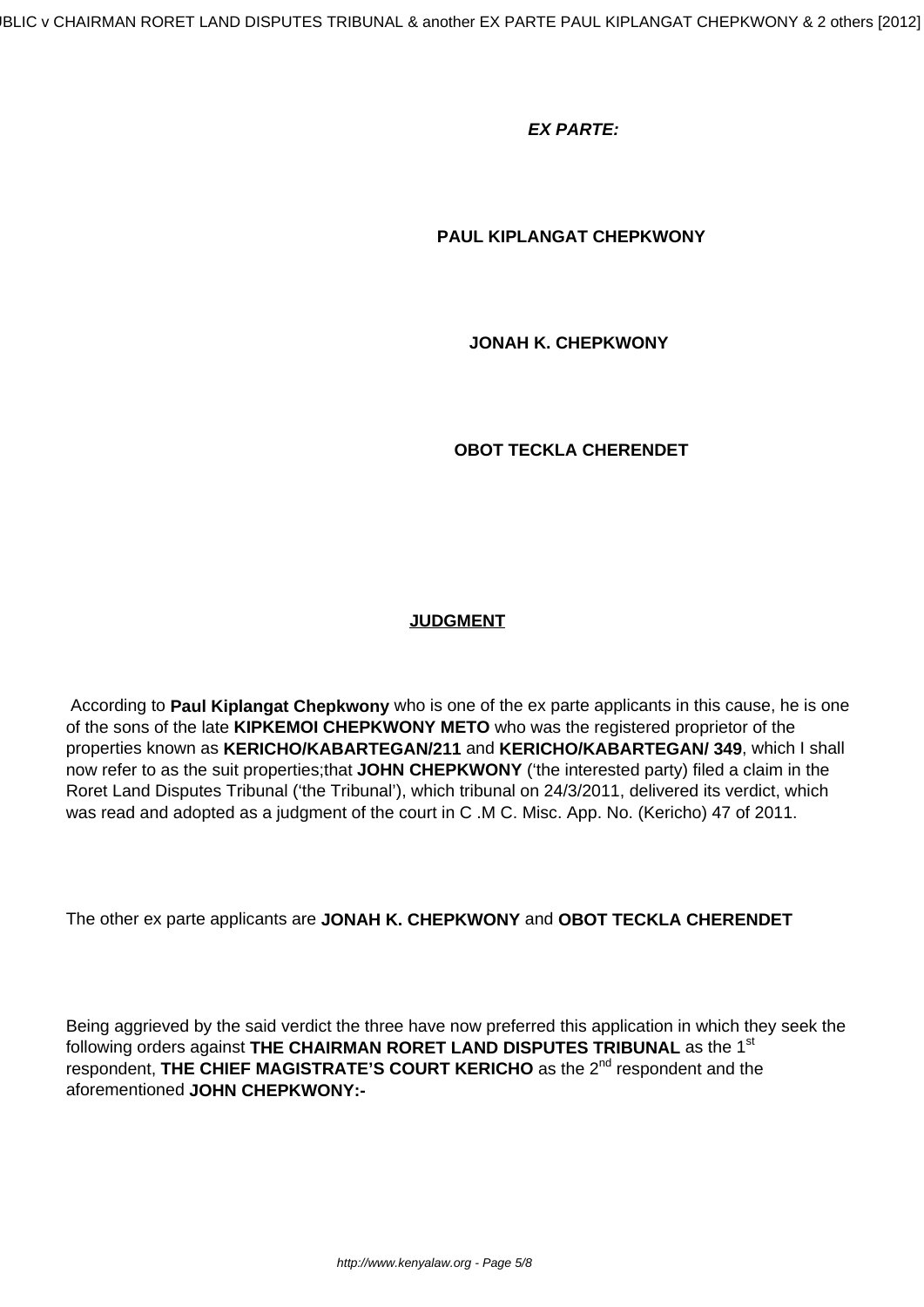a. That this Honourable court may be pleased to issue an order of certiorari removing unto this Honourable court for purposes of being quashed forthwith the  $2^{nd}$  respondent's order dated 23/9/2011 together with all the entire proceedings arising there from and or connected therewith pursuant to the 1<sup>st</sup> respondent's award dated 24/3/ 2011 which was read and adopted as a judgment of the court in Kericho Chief Magistrate's Court Misc. Civil Application No. 47 of 2011.

b. Costs of this application

The three rely on the grounds that:-

a. The Tribunal award is ultra vires as the tribunal had no jurisdiction to adjudicate on a dispute relating to registered land.

- b. That the award and its subsequent adoption as a judgment of the court is void ab initio.
- c. That the award is incompetent and fatally defective.
- d. That unless the orders herein are granted the impugned judgment respondent may be executed.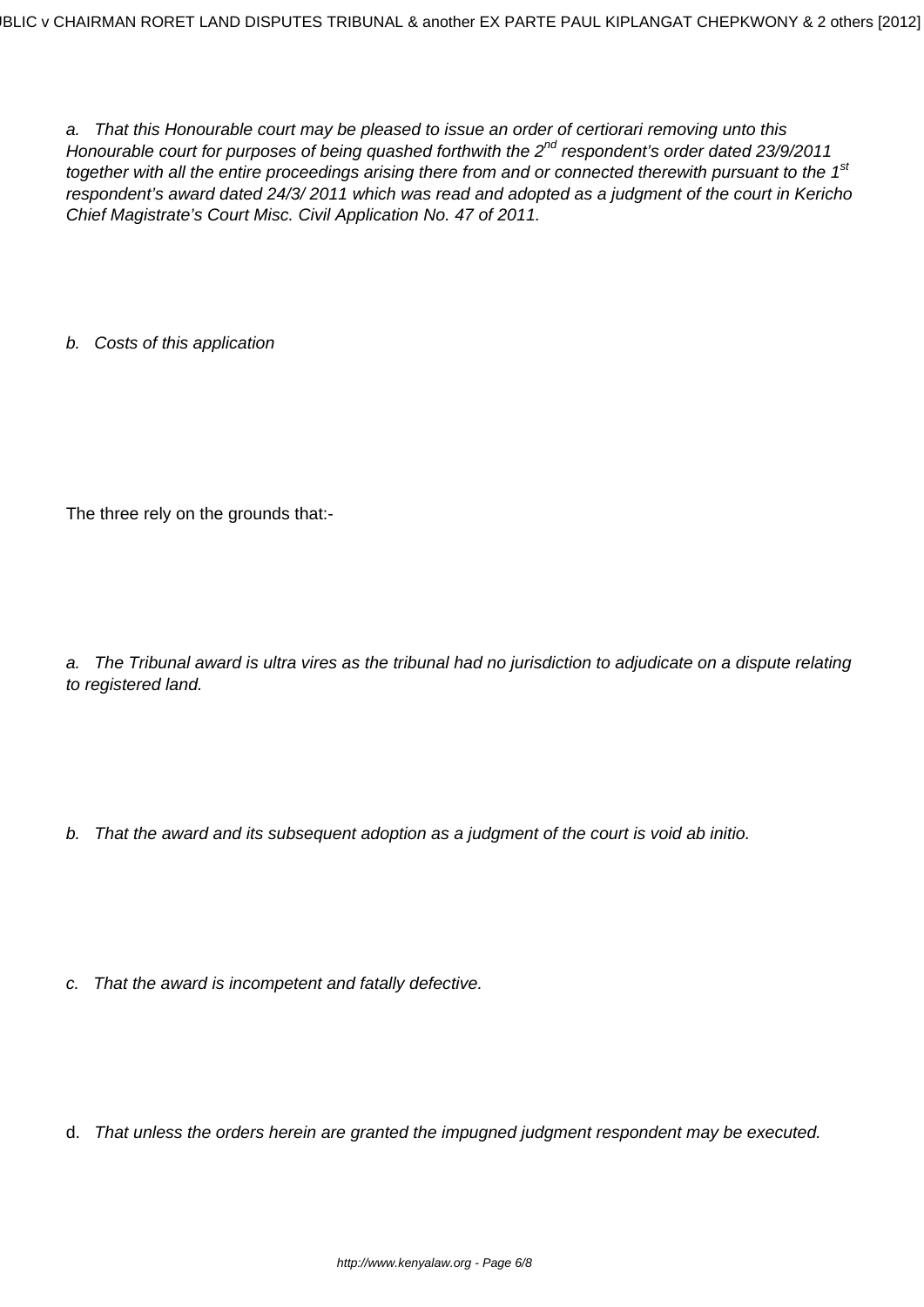The order of certiorari, which the ex parte applicant urges this court to issue in his favour, will issue to quash a decision which is ultra vires, by bringing up into this court the decision of an inferior tribunal such as the Land Disputes Tribunal so that it may be investigated and if found wanting, it shall be quashed.

Needless to say the court is being called upon to investigate the decision making process, not the decision itself, and in applications of this nature, the issue of the jurisdiction of the said inferior body is paramount, for it is imperative and expected that such bodies act within their limits.

The ex parte applicants have established that their father, the late **KIPKEMOI CHEPKWONY METO**, was the registered proprietor of the suit properties and that being the case then, the Tribunal, had no jurisdiction to deal with the matter pertaining to land which was already registered and which also belonged to a deceased person. Indeed the Tribunal seemed to appreciate those facts when it ordered that the parties do commence succession proceedings.

Not having head the relevant jurisdiction the tribunal acted ultra vires, when it proceeded to hear and determine the matter, it thus acted ultra vires, and its proceedings were thus a nullity and all further proceedings were a nullity ab initio.

I therefore allow this application in terms of prayer a.

The respondents shall bear the ex parte applicants costs of this cause.

Dated and delivered at Kericho this 27<sup>th</sup> day of March 2012.